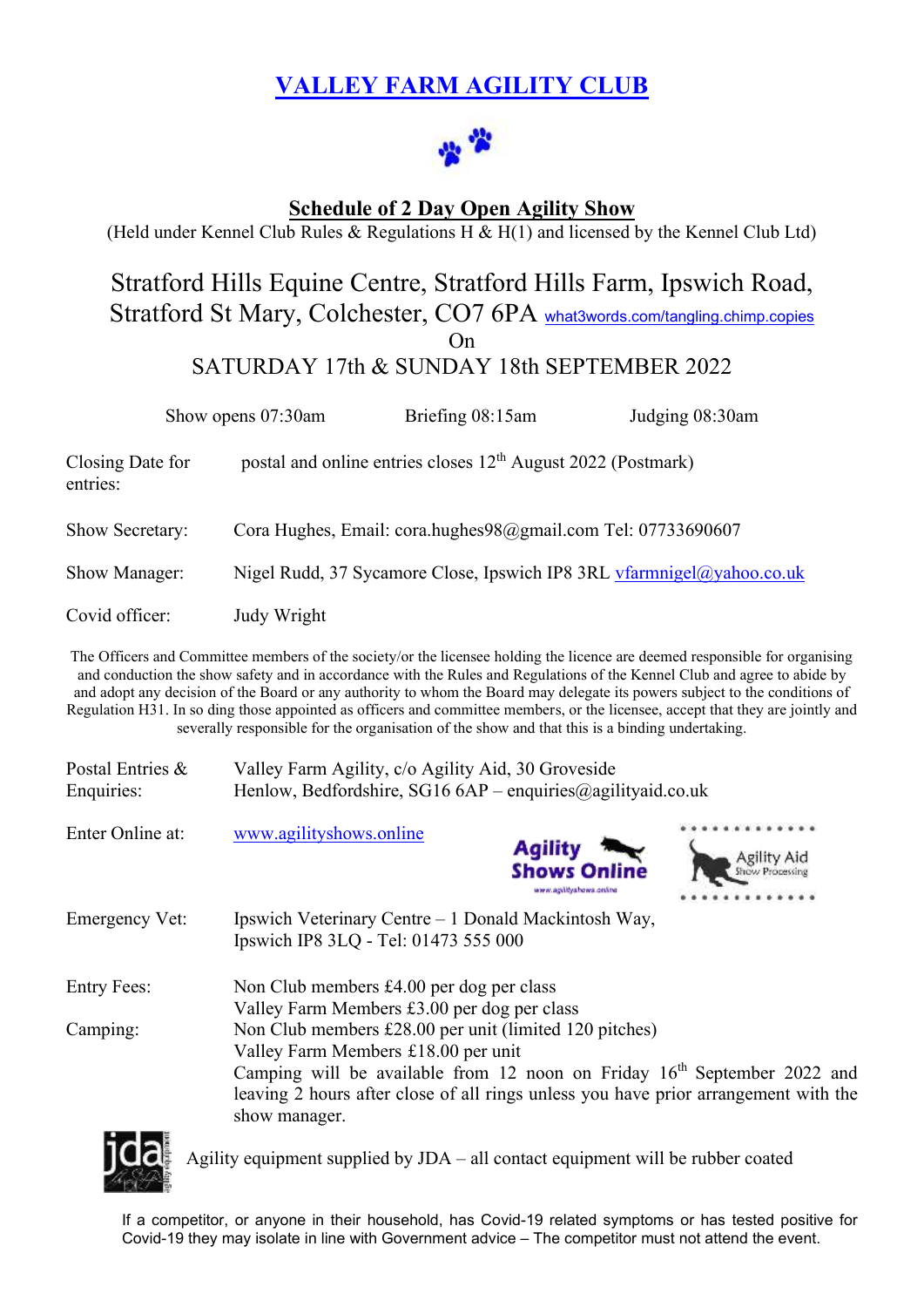# **Saturday 17 th September 2022 Schedule of Classes**

**Judges subject to change should circumstances dictate**

| <b>Class</b><br>No. | <b>Description</b>                                            | <b>Class Type</b> | <b>Grades</b>                                                                               |                |            |                     |            |                 |                | Judge               |  |
|---------------------|---------------------------------------------------------------|-------------------|---------------------------------------------------------------------------------------------|----------------|------------|---------------------|------------|-----------------|----------------|---------------------|--|
| 1                   | Large Jumping sponsored by<br>SpyTech Ram Scorpion            | Graded            | 1                                                                                           | $\overline{2}$ | 3          |                     |            |                 |                | Liz Brown           |  |
| $\overline{2}$      | Large Jumping                                                 | Graded            |                                                                                             |                |            | 4                   | 5          |                 |                | Lorna Hatherly      |  |
| 3                   | Large Jumping                                                 | Graded            |                                                                                             |                |            |                     |            | 6               | $\overline{7}$ | Liz Brown           |  |
| 4                   | Large Agility                                                 | Graded            | 1                                                                                           | $\overline{2}$ | 3          |                     |            |                 |                | Jacqui Wood         |  |
| 5                   | Large Agility                                                 | Graded            |                                                                                             |                |            | 4                   | 5          |                 |                | Jacqui Wood         |  |
| 6                   | Large Agility<br>Grade 6 sponsored by Cora Hughes             | Graded            |                                                                                             |                |            |                     |            | $6\phantom{1}6$ | $\overline{7}$ | <b>Tamzin Love</b>  |  |
| 7                   | Large Agility                                                 | Combined          | 1                                                                                           | $\overline{2}$ | 3          |                     |            |                 |                | <b>Tamzin Love</b>  |  |
| 8                   | Large Agility                                                 | Combined          |                                                                                             |                |            | 4                   | 5          | 6               | 7              | <b>Tamzin Love</b>  |  |
| 9                   | Large ABC Agility Special                                     | Combined          | 1                                                                                           | $\overline{2}$ | 3          | 4                   | 5          | 6               | $\overline{7}$ | <b>Graham Scott</b> |  |
|                     | Sponsored by Louise Ashman                                    |                   |                                                                                             |                |            |                     |            |                 |                |                     |  |
| 10                  | Large NBC Agility Special                                     | Combined          | 1                                                                                           | $\overline{2}$ | 3          | 4                   | 5          | 6               | 7              | <b>Graham Scott</b> |  |
| 11                  | Intermediate Jumping sponsored by<br>SpyTech Ram Scorpion     | Graded            | 1                                                                                           | $\overline{2}$ | 3          |                     |            |                 |                | Lorna Hatherly      |  |
| 12                  | Intermediate Jumping                                          | Graded            |                                                                                             |                |            | 4                   | 5          |                 |                | Liz Brown           |  |
| 13                  | Intermediate Jumping                                          | Graded            |                                                                                             |                |            |                     |            | $6\phantom{1}$  | $\overline{7}$ | Liz Brown           |  |
| 14                  | Intermediate Agility                                          | Graded            | 1                                                                                           | $\overline{2}$ | 3          |                     |            |                 |                | Jacqui Wood         |  |
| 15                  | Intermediate Agility                                          | Graded            |                                                                                             |                |            | $\overline{4}$      | 5.         |                 |                | Jacqui Wood         |  |
| 16                  | Intermediate Agility                                          | Graded            |                                                                                             |                |            |                     |            | 6               | 7              | <b>Tamzin Love</b>  |  |
| 17                  | Intermediate Agility                                          | Combined          | 1                                                                                           | $\overline{2}$ | 3          |                     |            |                 |                | <b>Graham Scott</b> |  |
| 18                  | Intermediate Agility                                          | Combined          |                                                                                             |                |            | 4                   | 5          | $6\phantom{1}6$ | $\overline{7}$ | Tamzin Love         |  |
| 19                  | Intermediate ABC Agility Special<br>sponsored by Giles Condie | Combined          | $\overline{2}$<br>4<br>1<br>$\mathbf{3}$<br>$\sqrt{5}$<br>$6\phantom{1}6$<br>$\overline{7}$ |                |            | <b>Graham Scott</b> |            |                 |                |                     |  |
| 20                  | Intermediate NBC Agility Special                              | Combined          | 1                                                                                           | $\overline{2}$ | $\sqrt{3}$ | 4                   | $\sqrt{5}$ | $6\phantom{1}6$ | $\overline{7}$ | Graham Scott        |  |

Reserve Judges: Jo Coles; Elisabeth Condie

Dogs entering Anysize classes may not enter any other classes

(jump heights will be 400mm, 300mm & 200mm, please indicate which height your wish your dog to jump on your entry form) Classes may be split depending on class entries

**Live scores and ring/class updates can be viewed online at www.agilityaid.co.uk/results Clear Rounds Rosettes:** in all classes and can be collected on the day from the Presentation Tent.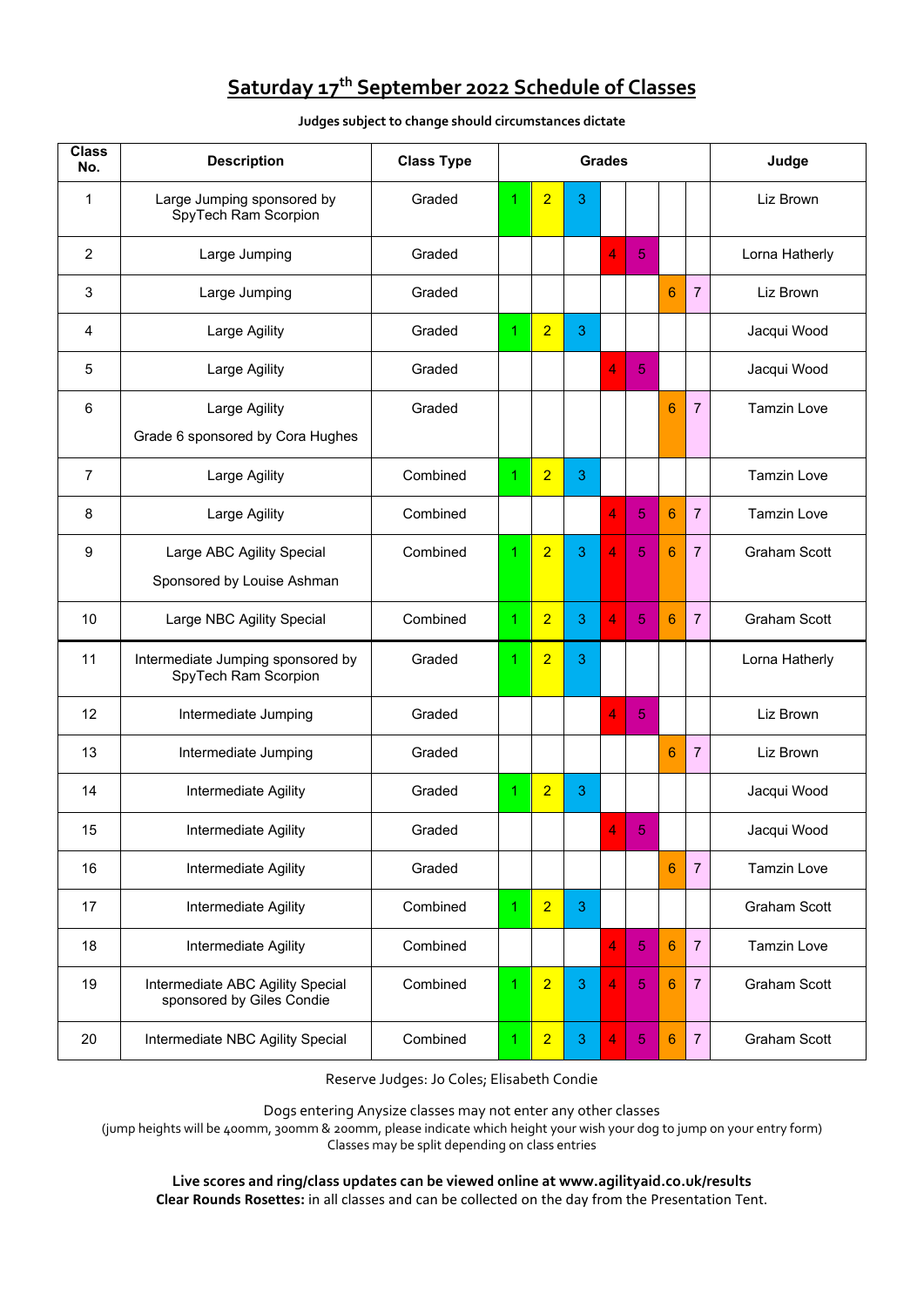## **Saturday 17 th September 2022 Schedule of Classes**

**Judges subject to change should circumstances dictate**

| <b>Class</b><br>No. | <b>Description</b>                               | <b>Class Type</b> | <b>Grades</b>                       |                |                     |                |                    |                |                | Judge               |
|---------------------|--------------------------------------------------|-------------------|-------------------------------------|----------------|---------------------|----------------|--------------------|----------------|----------------|---------------------|
| 21                  | Medium Jumping                                   | Graded            | 1                                   | $\overline{2}$ | 3                   |                |                    |                |                | Liz Brown           |
| 22                  | Medium Jumping                                   | Graded            |                                     |                |                     | 4              | 5                  |                |                | Lorna Hatherly      |
| 23                  | Medium Jumping                                   | Graded            |                                     |                |                     |                |                    | $6\phantom{1}$ | $\overline{7}$ | Liz Brown           |
| 24                  | <b>Medium Agility</b>                            | Graded            | 1                                   | $\overline{2}$ | 3                   |                |                    |                |                | Jacqui Wood         |
| 25                  | <b>Medium Agility</b>                            | Graded            |                                     |                |                     | 4              | 5                  |                |                | <b>Tamzin Love</b>  |
| 26                  | Medium Agility sponsored by<br>Maureen Goodchild | Graded            | 6<br>$\overline{7}$                 |                |                     |                | <b>Tamzin Love</b> |                |                |                     |
| 27                  | <b>Medium Agility</b>                            | Combined          | $\overline{2}$<br>3<br>$\mathbf{1}$ |                | <b>Graham Scott</b> |                |                    |                |                |                     |
| 28                  | <b>Medium Agility</b>                            | Combined          |                                     |                |                     | $\overline{4}$ | 5                  | $6\phantom{1}$ | $\overline{7}$ | Jacqui Wood         |
| 29                  | Medium Steeplechase Special                      | Combined          | 1                                   | $\overline{2}$ | 3                   | 4              | 5                  | 6              | $\overline{7}$ | Liz Brown           |
| 30                  | Small Jumping                                    | Graded            | $\mathbf{1}$                        | $\overline{2}$ | 3                   |                |                    |                |                | Liz Brown           |
| 31                  | Small Jumping                                    | Graded            |                                     |                |                     | 4              | 5                  |                |                | Lorna Hatherly      |
| 32                  | Small Jumping                                    | Graded            |                                     |                |                     |                |                    | 6              | $\overline{7}$ | Lorna Hatherly      |
| 33                  | <b>Small Agility</b>                             | Graded            | $\mathbf{1}$                        | $\overline{2}$ | 3                   |                |                    |                |                | <b>Tamzin Love</b>  |
| 34                  | <b>Small Agility</b>                             | Graded            |                                     |                |                     | 4              | 5                  |                |                | Jacqui Wood         |
| 35                  | <b>Small Agility</b>                             | Graded            |                                     |                |                     |                |                    | 6              | $\overline{7}$ | <b>Graham Scott</b> |
| 36                  | <b>Small Agility</b>                             | Combined          | $\mathbf{1}$                        | $\overline{2}$ | 3                   |                |                    |                |                | <b>Graham Scott</b> |
| 37                  | <b>Small Agility</b>                             | Combined          |                                     |                |                     | 4              | 5                  | 6              | $\overline{7}$ | <b>Tamzin Love</b>  |
| 38                  | Small Steeplechase Special                       | Combined          | $\overline{2}$<br>3<br>1            |                | 4                   | 5              | $6\phantom{1}$     | $\overline{7}$ | Lorna Hatherly |                     |
| 39                  | Anysize Jumping Special                          | Combined          | 1                                   | $\overline{2}$ | 3                   | 4              | 5                  | $6\phantom{1}$ | $\overline{7}$ | Lorna Hatherly      |

Reserve Judges: Jo Coles; Elisabeth Condie

Dogs entering Anysize classes may not enter any other classes

(jump heights will be 400mm, 300mm & 200mm, please indicate which height your wish your dog to jump on your entry form) Classes may be split depending on class entries

**Live scores and ring/class updates can be viewed online at www.agilityaid.co.uk/results**

## **Awards and Trophies**

**Trophies**: 1 to 40 entries – First Place Only; 41 to 80 entries – First and Second Place; 81 and over entries – First to Third Place **Placed Rosettes**: to approximately 10% in each class/grade.

**Clear Rounds Rosettes:** in all classes and can be collected on the day from the Presentation Tent.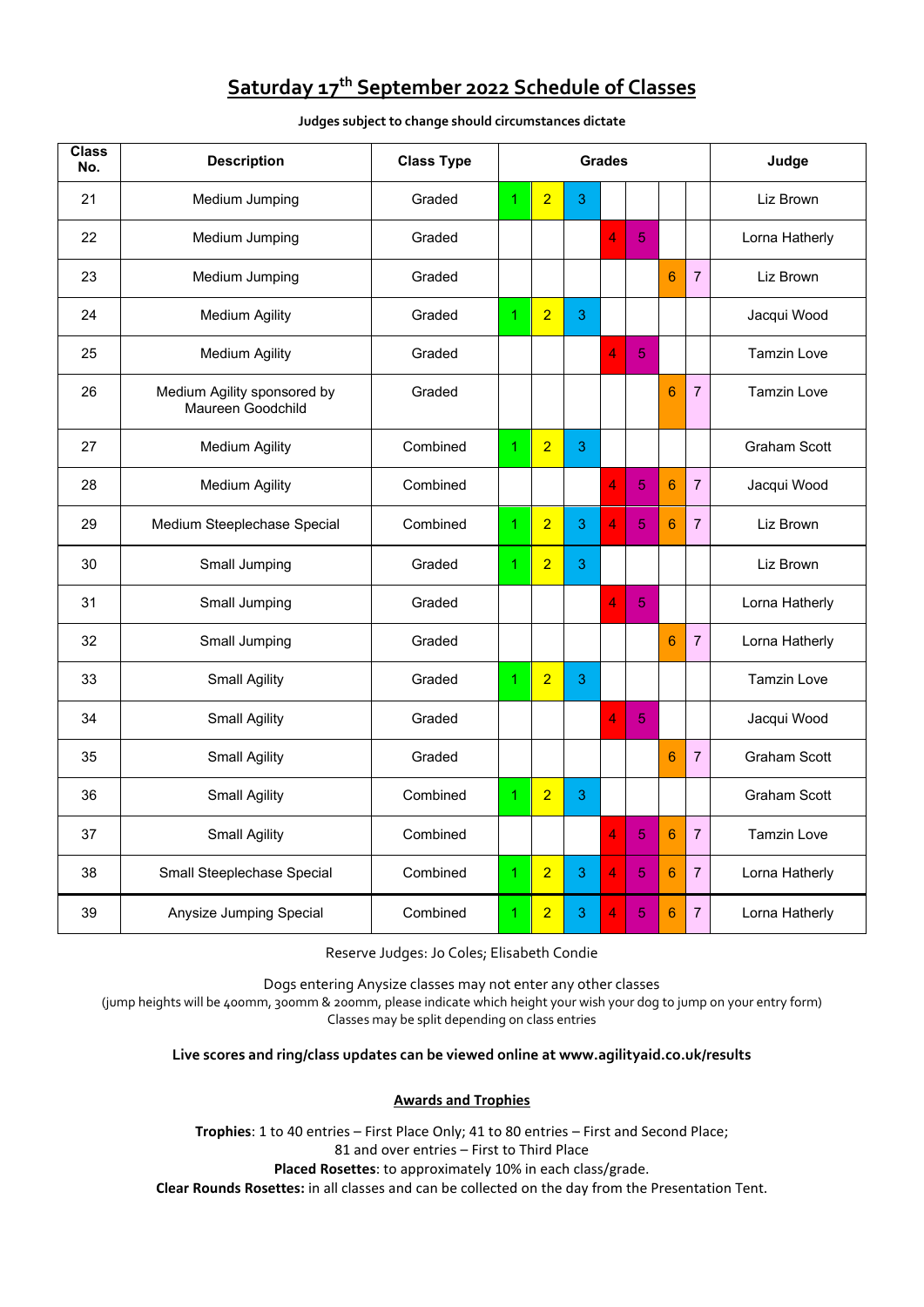# **Sunday 18 th September 2022 Schedule of Classes**

**Judges subject to change should circumstances dictate**

| <b>Class</b><br>No. | <b>Description</b>                                        | <b>Class Type</b> | <b>Grades</b>                           |                |                |                |                |   |                | Judge            |  |
|---------------------|-----------------------------------------------------------|-------------------|-----------------------------------------|----------------|----------------|----------------|----------------|---|----------------|------------------|--|
| 40                  | Large Jumping                                             | Graded            | 1                                       | $\overline{2}$ | 3              |                |                |   |                | Sandra Jenner    |  |
| 41                  | Large Jumping                                             | Graded            |                                         |                |                | 4              | 5              |   |                | Sandra Jenner    |  |
| 42                  | Large Jumping                                             | Graded            |                                         |                |                |                |                | 6 | $\overline{7}$ | Nito Lobo        |  |
| 43                  | Large Agility                                             | Graded            | 1                                       | $\overline{2}$ | 3              |                |                |   |                | Jonathan Adams   |  |
| 44                  | Large Agility                                             | Graded            |                                         |                |                | 4              | 5              |   |                | Sheila Taylor    |  |
| 45                  | Large Agility                                             | Graded            |                                         |                |                |                |                | 6 | $\overline{7}$ | Shroom Wakefield |  |
|                     | Grade 7 is sponsored by Jacqui<br>Wood                    |                   |                                         |                |                |                |                |   |                |                  |  |
| 46                  | Large Agility sponsored by SpyTech<br>Ram Scorpion        | Combined          | 1                                       | $\overline{2}$ | 3              |                |                |   |                | Sheila Taylor    |  |
| 47                  | Large Agility                                             | Combined          |                                         |                |                | 4              | 5              | 6 | $\overline{7}$ | Shroom Wakefield |  |
| 48                  | Large ABC Jumping Special                                 | Combined          | 1                                       | $\overline{2}$ | 3              | 4              | 5              | 6 | $\overline{7}$ | Jonathan Adams   |  |
| 49                  | Large NBC Jumping Special                                 | Combined          | 1                                       | $\overline{2}$ | 3              | 4              | 5              | 6 | $\overline{7}$ | Shroom Wakefield |  |
|                     |                                                           |                   |                                         |                |                |                |                |   |                |                  |  |
| 50                  | Intermediate Jumping                                      | Graded            | 1                                       | $\overline{2}$ | 3              |                |                |   |                | Sandra Jenner    |  |
| 51                  | Intermediate Jumping                                      | Graded            |                                         |                |                | 4              | 5              |   |                | Sandra Jenner    |  |
| 52                  | Intermediate Jumping                                      | Graded            |                                         |                |                |                |                | 6 | $\overline{7}$ | Nito Lobo        |  |
| 53                  | Intermediate Agility                                      | Graded            | 1                                       | $\overline{2}$ | 3              |                |                |   |                | Shroom Wakefield |  |
| 54                  | Intermediate Agility                                      | Graded            |                                         |                |                | 4              | $\ddot{\circ}$ |   |                | Sheila Taylor    |  |
| 55                  | Intermediate Agility                                      | Graded            |                                         |                |                |                |                | 6 | $\overline{7}$ | Jonathan Adams   |  |
| 56                  | Intermediate Agility sponsored by<br>SpyTech Ram Scorpion | Combined          | 1                                       | $\overline{2}$ | 3              |                |                |   |                | Shroom Wakefield |  |
| 57                  | Intermediate Agility                                      | Combined          |                                         |                |                | 4              | 5              | 6 | $\overline{7}$ | Sheila Taylor    |  |
| 58                  | Intermediate ABC Jumping Special                          | Combined          | $\overline{2}$<br>4<br>1<br>3<br>5<br>6 |                | $\overline{7}$ | Jonathan Adams |                |   |                |                  |  |
| 59                  | Intermediate NBC Jumping Special                          | Combined          | 1                                       | $\overline{2}$ | 3              | 4              | 5              | 6 | $\overline{7}$ | Shroom Wakefield |  |

Reserve Judges: Jo Coles; Elisabeth Condie

Dogs entering Anysize classes may not enter any other classes

(jump heights will be 400mm, 300mm & 200mm, please indicate which height your wish your dog to jump on your entry form) Classes may be split depending on class entries

## **Live scores and ring/class updates can be viewed online at www.agilityaid.co.uk/results**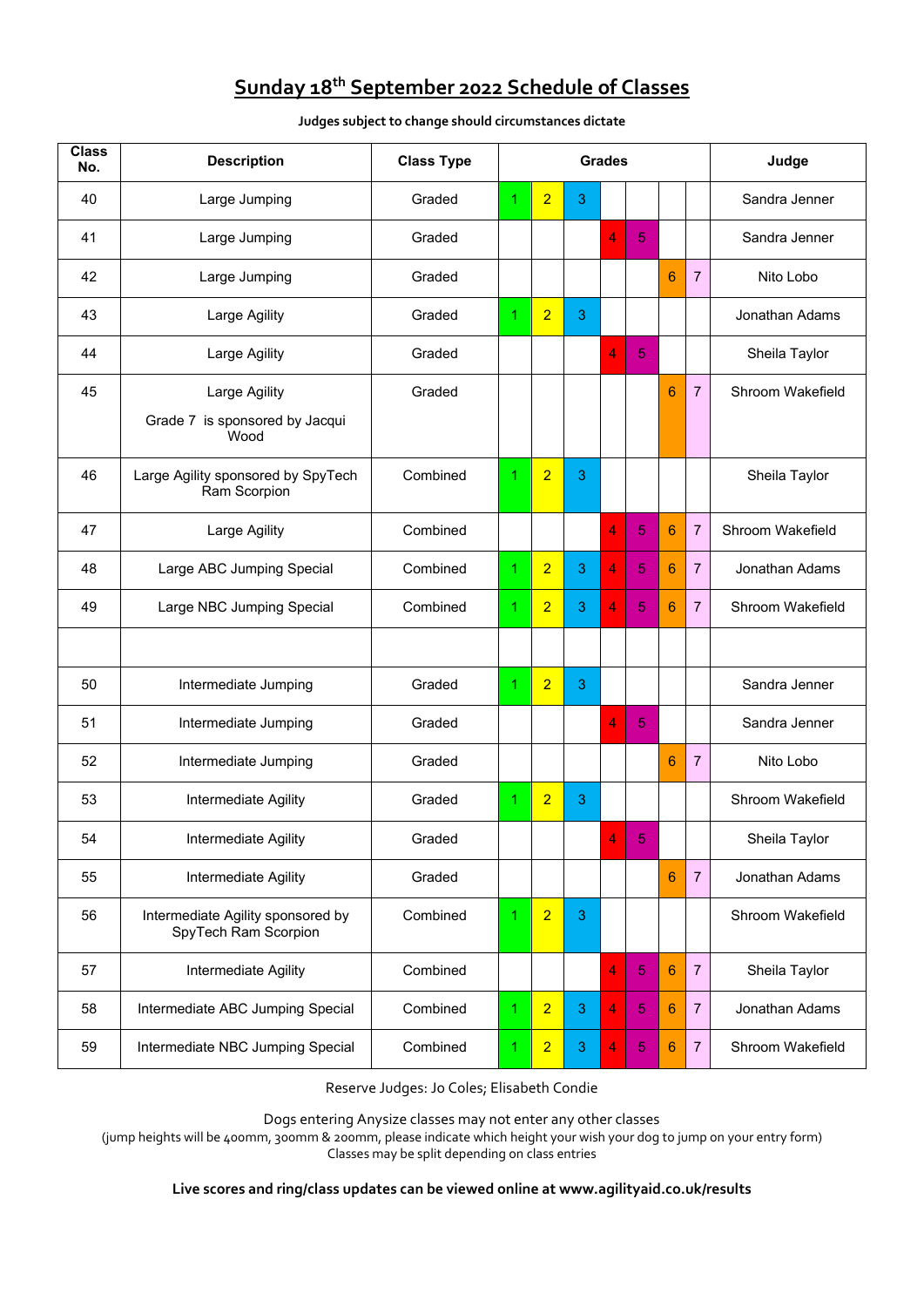# **Sunday 18 th September 2022 Schedule of Classes**

| $\overline{\text{Class}}$<br>No. | <b>Description</b>                                         | <b>Class Type</b> | <b>Grades</b> |                |   |                |                |                |                | Judge            |  |
|----------------------------------|------------------------------------------------------------|-------------------|---------------|----------------|---|----------------|----------------|----------------|----------------|------------------|--|
| 60                               | Medium Jumping                                             | Graded            | 1             | $\overline{2}$ | 3 |                |                |                |                | Sandra Jenner    |  |
| 61                               | Medium Jumping                                             | Graded            |               |                |   | 4              | 5              |                |                | Nito Lobo        |  |
| 62                               | Medium Jumping                                             | Graded            |               |                |   |                |                | 6              | 7              | Nito Lobo        |  |
| 63                               | <b>Medium Agility</b>                                      | Graded            | 1.            | $\overline{2}$ | 3 |                |                |                |                | Jonathan Adams   |  |
| 64                               | <b>Medium Agility</b>                                      | Graded            |               |                |   | 4              | 5              |                |                | Shroom Wakefield |  |
| 65                               | <b>Medium Agility</b>                                      | Graded            |               |                |   |                |                | 6              | $\overline{7}$ | Shroom Wakefield |  |
| 66                               | <b>Medium Agility</b>                                      | Combined          | 1.            | $\overline{2}$ | 3 |                |                |                |                | Jonathan Adams   |  |
| 67                               | <b>Medium Agility</b>                                      | Combined          |               |                |   | 4              | 5              | 6              | $\overline{7}$ | Shroom Wakefield |  |
| 68                               | Medium Helter Skelter Special                              | Combined          | 1             | $\overline{2}$ | 3 | 4              | 5              | 6              | $\overline{7}$ | Nito Lobo        |  |
|                                  |                                                            |                   |               |                |   |                |                |                |                |                  |  |
| 69                               | Small Jumping                                              | Graded            | 1.            | $\overline{2}$ | 3 |                |                |                |                | Sandra Jenner    |  |
| 70                               | Small Jumping                                              | Graded            |               |                |   | 4              | 5              |                |                | Nito Lobo        |  |
| 71                               | Small Jumping                                              | Graded            |               |                |   |                |                | 6              | 7              | Nito Lobo        |  |
| 72                               | <b>Small Agility</b>                                       | Graded            | 1.            | $\overline{2}$ | 3 |                |                |                |                | Sheila Taylor    |  |
| 73                               | <b>Small Agility</b>                                       | Graded            |               |                |   | $\overline{4}$ | 5              |                |                | Jonathan Adams   |  |
| 74                               | <b>Small Agility</b>                                       | Graded            |               |                |   |                |                | 6              | $\overline{7}$ | Jonathan Adams   |  |
| 75                               | <b>Small Agility</b>                                       | Combined          | 1             | $\overline{2}$ | 3 |                |                |                |                | Sheila Taylor    |  |
| 76                               | <b>Small Agility</b>                                       | Combined          |               |                |   | 4              | 5              | 6              | $\overline{7}$ | Sheila Taylor    |  |
| 77                               | Small Helter Skelter Special                               | Combined          | 1             | $\overline{2}$ | 3 | $\overline{4}$ | $\overline{5}$ | 6              | $\overline{7}$ | Sandra Jenner    |  |
| 78                               | Anysize Helter Skelter Special<br>Sponsored by Kerry Crick | Combined          | 1             | $\overline{2}$ | 3 | $\overline{4}$ | $\overline{5}$ | $6\phantom{1}$ | $\overline{7}$ | Nito Lobo        |  |

#### **Judges subject to change should circumstances dictate**

Reserve Judges: Jo Coles; Elisabeth Condie

Dogs entering Anysize classes may not enter any other classes

(jump heights will be 400mm, 300mm & 200mm, please indicate which height your wish your dog to jump on your entry form)

Classes may be split depending on class entries

### **Live scores and ring/class updates can be viewed online at www.agilityaid.co.uk/results**

## **Awards and Trophies**

**Trophies**: Trophies will be dependent upon class entries. 1 to 40 entries – First Place Only; 41 to 80 entries – First and Second Place; 81 and over entries – First to Third Place **Placed Rosettes**: to approximately 10% in each class/grade.

**Clear Rounds Rosettes:** in all classes and can be collected on the day from the Presentation Tent.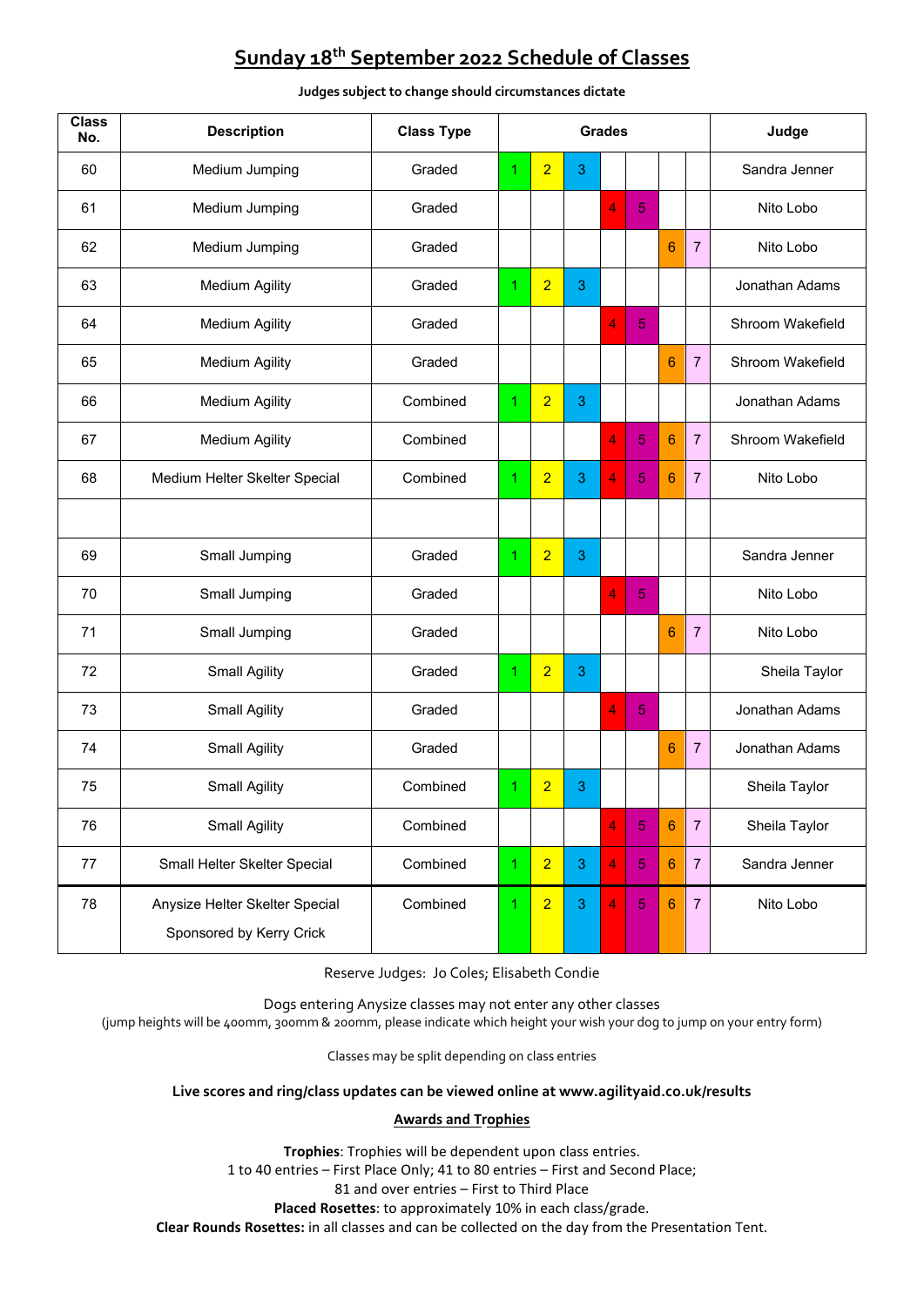ABC Agility/Jumping (Special) – This competition is a special class competition open to all dogs excluding Border Collies, Working Sheepdogs and any of their crosses (ie: neither parent can be a border collie or working sheepdog). In the event of a dispute over the parentage of a dog, a decision will be left to the judge's discretion.

The competition will be held under Kennel Club rules and regulations for Agility and any handler entering the competition will be deemed to have agreed to abide by these rules and regulations. Standard rules will apply and all equipment used shall be of a standard size for that height category.

NBC Agility/Jumping (Special) - This competition is a special class competition open to all -Border Collies, Working Sheepdogs and any of their crosses. In the event of a dispute a decision will be left to the judge's discretion.

The competition will be held under Kennel Club rules and regulations for Agility and any handler entering the competition will be deemed to have agreed to abide by these rules and regulations. Standard rules will apply and all equipment used shall be of a standard size for that height category

Steeplechase (Special) - This is a Jumping class with no weaves.

Helter Skelter (Special) – This is a Jumping class with no weaves, usually set in increasing or decreasing circles.

Anysize Jumping (Special) - These classes are open to any dog not entered in any other class at this show (except Anysize classes). It is intended as a fun class for older dogs, new dogs and 'don't fit anywhere else' dogs, so that all our dogs may enjoy agility shows. There will be no tyre or weaves or long jump in these classes. **The handler may choose which height is best for their dog, regardless of their dog's size.**

## In accordance with KC rules, all Small & Medium & Intermediate dogs must have been officially measured before competing at a KC licensed Agility Show.

| <b>SMALL CLASSES:</b><br>MEDIUM CLASSES: | For dogs measuring 350mm or less at the withers<br>For dogs measuring over 350mm – up to 430mm at the withers |
|------------------------------------------|---------------------------------------------------------------------------------------------------------------|
| INTERMEDIATE:                            | For dogs which measuring over 430mm and measuring 500mm or under at the<br>withers.                           |
| LARGE CLASSES:                           | For dogs measuring over 500mm at the withers.                                                                 |

| Jump heights |                                         |
|--------------|-----------------------------------------|
| Large        | The height of the Hurdle must be 600mm. |
| Intermediate | The height of the Hurdle must be 500mm  |
| Medium       | The height of the Hurdle must be 400mm  |
| Small        | The height of the Hurdle must be 300mm  |

## **DOGS IN VEHICLES ON HOT DAYS**

Your dog is vulnerable and AT RISK if left in a vehicle in high temperatures and even on days considered as slightly warm. Please take care of your dog. If your dog is found to be at risk, forcible entry to your vehicle may be necessary without liability for any damage caused.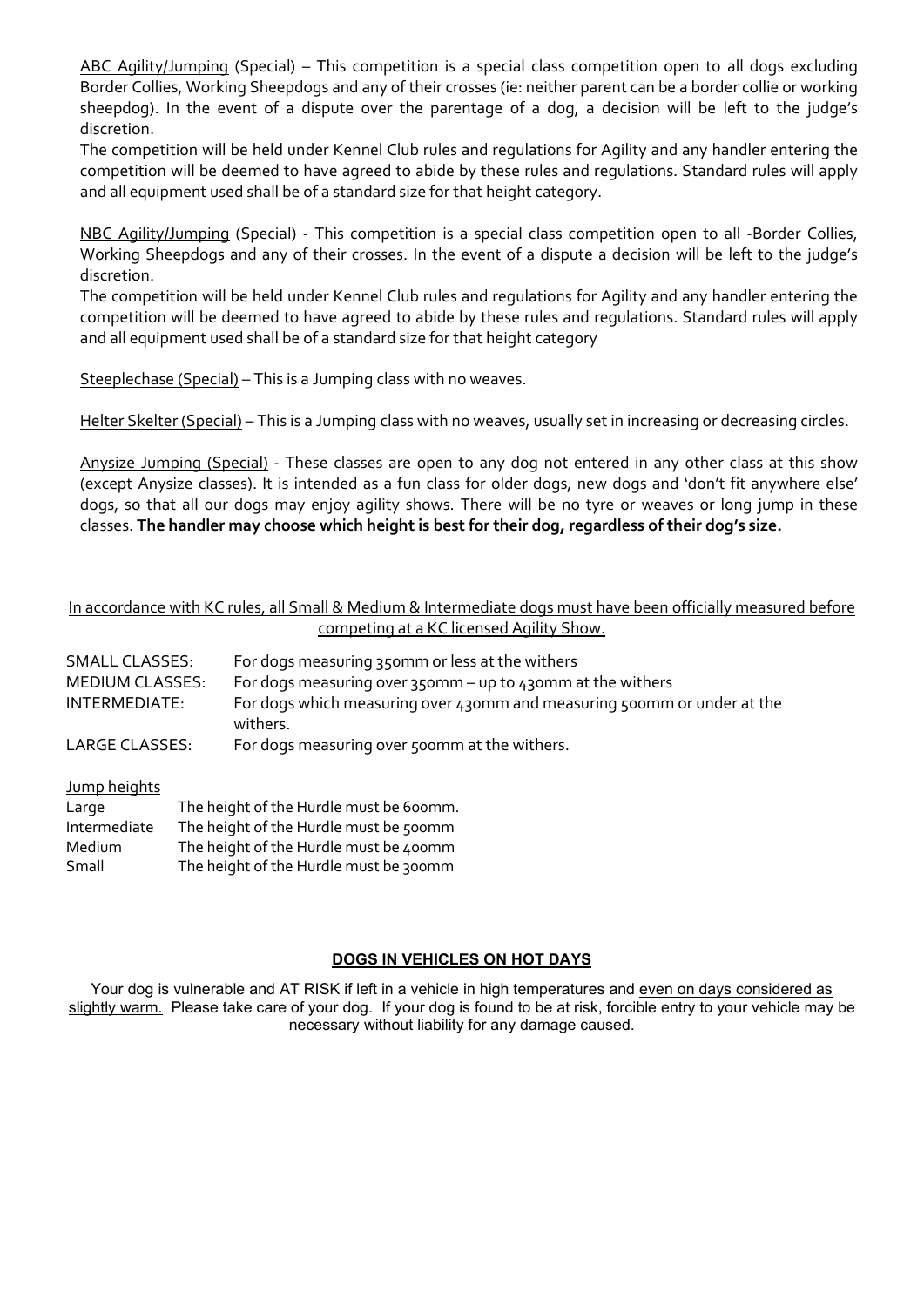## **SPONSORS**

A special thank you for all our Sponsors:



Embroidery to the Rich & Famous

MB Catering

Spytech Ram Scorpion

K9 Timing



JDA Agility Equipment Hire Louise Ashman In Memory of Buster Maureen Goodchild In Memory of Woody Kerry Crick In Memory of Neighlar Jacqui Woods In Memory Buzz Cora Hughes in Memory of Megan Giles Condie



Specialist in Small Animal Rehabilitation

# **Looking to get the best from your canine athlete?**

Agility is a fast and demanding sport, we all want to ensure our canine athletes are in the best physical condition to perform at their maximum.

An appointment at **K9 Physio- Hydrotherapy** can facilitate the planning of a bespoke home programme for each individual athlete.

Contact K9 Physio-Hydrotherapy about your canine athlete; from enhancing performance to injury rehabilitation.

*Mel Doyle* is an experienced agility competitor and a specialist small animal veterinary physiotherapist who knows what is required from our elite canine athletes.

clinic@k9physio-hydrotherapy.co.uk – [www.k9physio-hydrotherapy.co.uk](http://www.k9physio-hydrotherapy.co.uk/) – 07412 416378

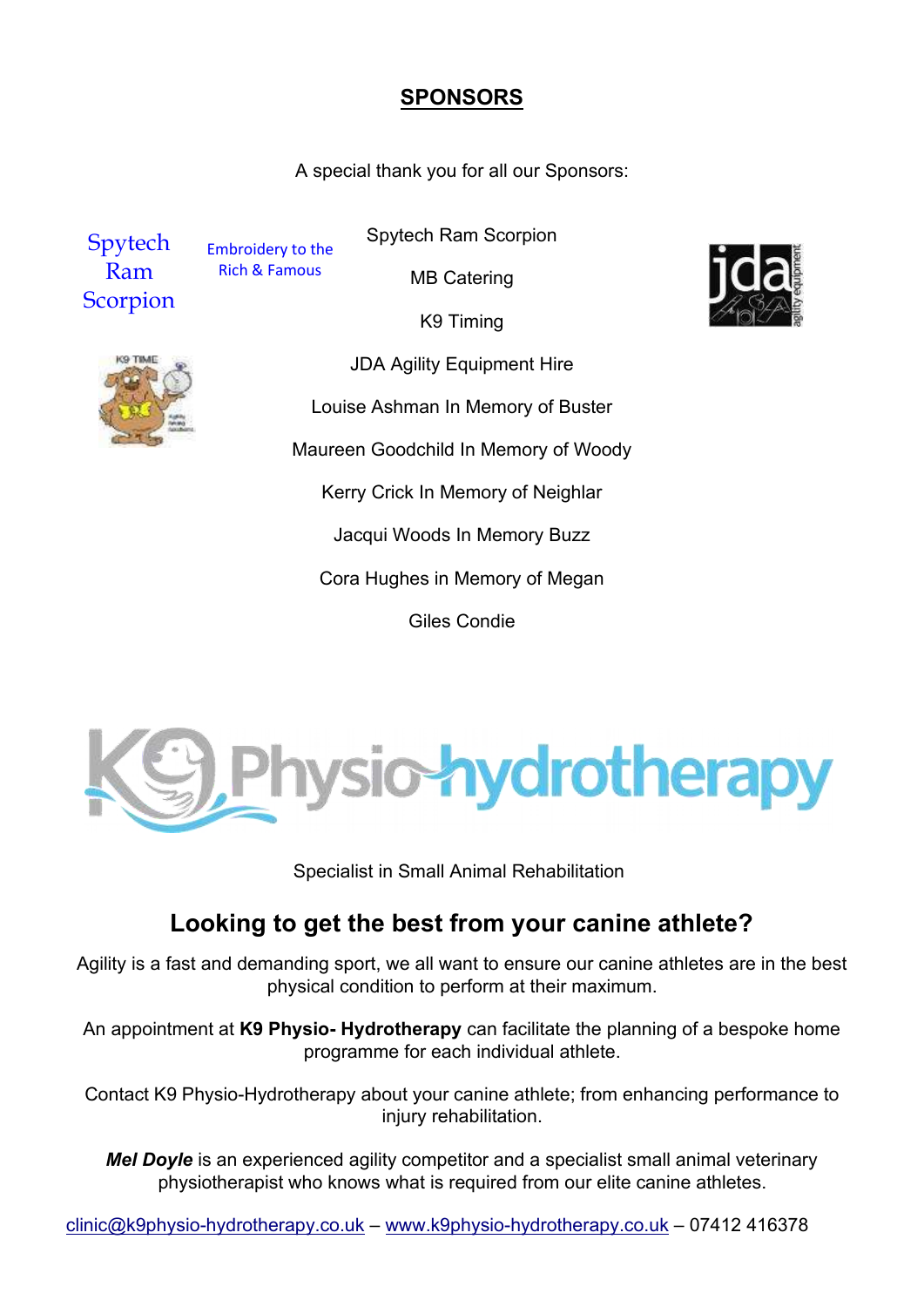### **HELPERS NEEDED PLEASE**

Your help is needed. We are a small Club organising this show and we would be very pleased to receive offers of help. Those offering to help  $\frac{1}{2}$  day or all day will be given preferential camping/parking, refreshment during the day and a lunch voucher to be used at MB Catering

If your club is able to provide a whole ring party for the day please contact Nigel direct at: [vfarmnigel@yahoo.co.uk](mailto:vfarmnigel@yahoo.co.uk)  we will provide up to 10 lunch vouchers to be used at MB Catering.

If you are not part of a group, but can still help out, please indicate your preferred time/job on your entry form.

A Helpers List will be enclosed with your entries.

We extend our heartfelt thanks to clubs, judges and other individuals who have kindly given up their valuable time to ensure that our show is a success and also to our sponsors. We really appreciate the effort.

## **Camping**

Camping pitches will be allocated so please indicate **if you wish to camp with a group/friends** (please ensure the same group name) If a disabled pitch is required (blue badge holders only), please indicate on your entry form your preference either close to rings, or close to toilets (note within group name). We will do our best to cater for your requirements. Pitches will be 10m x10m and your tow hitch must be on the marker cone which is inside you 4 corner marker flags.

Non Helpers: Allocated camping priority will be given for JUDGES, RING MANAGERS, INDIVIDUALS and GROUP HELPERS.

In applying for camping you are agreeing to the Camping Regulations as printed in the schedule and all camping units must have fire-fighting equipment available.

Camping will be available from 12 noon on Friday 16<sup>th</sup> September 2022. Please note there is **<u>strictly NO entry</u> before this time**, you may be asked to park your vehicle in the holding area. **NO arrivals after 19.45hrs unless prior arrangements have been made. Leaving – 2hrs after close of all rings unless prior arrangement has been made with the show manager.** 

Due to potential security issues the gates to the venue will be locked with a combination lock. You will receive the combination lock code with your competition details.

Your Camping plot is not transferable, without the prior authorisation of the Show Secretary.

5MPH SPEED RESTRICTION ON THE VENUE AT ALL TIMES and DOGS ON LEAD AT ALL TIMES IN THE CAMPING AREA.

## **Directions to Venue – caution using your SAT NAV**

What 3 words:<https://what3words.com/tangling.chimp.copies>

South from Ipswich: exit A12 junction 30 left onto the B1029 to Stoke By Nayland (B1068), Take 1<sup>st</sup> right-hand turning, back under the A12, then take the 1<sup>st</sup> left onto the A12 back towards Ipswich. The first slip road on the left onto the Stoke By Nayland and Higham B1068. The venue is approximately ½ mile on the left at the sign post Stratford Hills Farm.

North of Colchester: Follow the sign post for Stoke By Nayland and Higham B1068. The venue is approximately  $\frac{1}{2}$ mile on the left at the sign post Stratford Hills Farm.

In case of cancellation of the show within seven days of the show date, notification will be sent to the relevant web sites and posted on applicable Facebook groups where possible. It will be the competitor's responsibility to check with these services if continuation of the show is in doubt.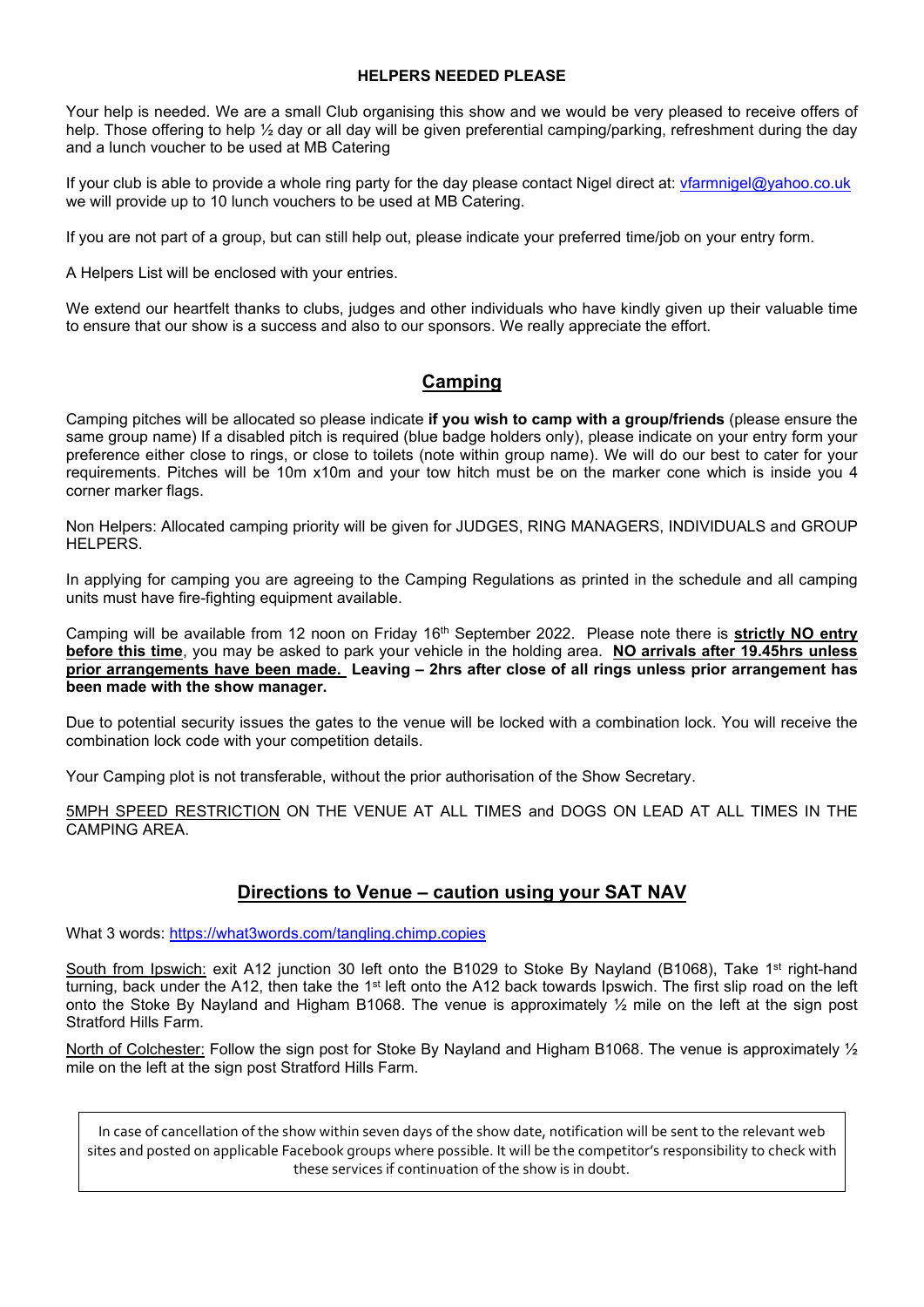## **Eligibility for Classes**

In the following definitions of classes First Prizes or other prize wins are those gained in standard classes at any Kennel Club licensed Championship Agility, Premier Agility, Open Agility or Limited Agility Shows (i.e. special classes and invitational events excepted). Only a first place with a clear round completed within the course time set by the judge will count towards grade progression.

Standard classes may be scheduled for Agility Shows, as Agility classes or Jumping classes. All standard classes must contain the Weaving Poles obstacle. Standard Agility classes must also contain the following elements: "A Ramp", Dog Walk and See-Saw. With this proviso classes are defined as follows:-

A maximum of four standard classes may be scheduled for any dog on an individual day of competition. Any number of special classes may be scheduled.

**Class Structure.** A Class may either be held as a Graded Class or a Combined Class. A Graded Class may be scheduled for one or more consecutive Grades with separate results and awards issued for each grade. A Combined Class may be scheduled for more than one consecutive grade with one overall set of results.

**Progression.** Progression from each Grade will be determined by the eligibility for the class as referenced in H(1)(A)11. Results from Combined Classes will only count towards progression from the dog's current grade. To count for progression wins must be gained in standard classes at Kennel Club Licensed Agility Shows. Only a first place with a clear round completed within the course time set by the judge will count towards progression.

**Points Progression.** At the handler's discretion a dog may progress up to Grade 4 by winning 100 points at each grade, using the Agility Warrant points scheme (Regulation K3.c refers). A minimum of 50 points must be gained in agility (not jumping) classes in the relevant grade. If this method of progression is selected, the handler must ensure the Show Secretary signs the dog's Agility Record Book at the first show entered at the higher grade. There is no time limit on this progression, however once a dog has progressed, it cannot return to a previous grade.

Progression on points must be done prior to the closing date of entries. It is not possible to change a grade on points once the entries have closed.

Competitors will be allowed to walk the course set at small, medium, intermediate or large height without their dog(s) before the class begins.

### **STANDARD CLASSES**

Only first prizes and points gained in standard classes at Kennel Club licensed Agility Shows may be used for progression through the classes. (A dog is only eligible for one grade). In defining the eligibility of the owner or handler for Grade 1, the two wins and points progression referred to in the definition apply only to one dog and not an accumulation of dogs.

#### **Grade 1**

Open to owners, handlers or dogs which have not gained a minimum of two first places at Grade 1 at Kennel Club licensed Agility Shows, at least one of which must have been gained in an agility (not jumping) class. N.B. Owners, handlers or dogs previously qualified out of Grade 1 are not eligible for this class.

#### **Grade 2**

Open to dogs which are not eligible for Grades 1 or have elected to progress on points from Grade 1 and are not eligible for Grades 3,4,5,6 or 7.

#### **Grade 3**

Open to dogs which have gained a minimum of two first places at Grade 2 at Kennel Club Licensed Agility Show, one of which must have been gained in an agility (not jumping) class, or have elected to progress on points from Grade 2 and are not eligible for Grades 2, 4, 5, 6 or 7.

## **Grade 4**

Open to dogs which have gained a minimum of three first places at Grade 3 at Kennel Club Licensed Agility Show, two of which must have been gained in agility (not jumping) classes, or have elected to progress on points from Grade 3 and are not eligible for Grade 2, 3, 5, 6 or 7.

#### **Grade 5**

Open to dogs which have gained a minimum of four first places at Grade 4 at Kennel Club Licensed Agility Show, two of which must have been gained in agility (not jumping) classes, and are not eligible for Grade 2, 3, 4, 6 or 7.

## **Grade 6**

Open to dogs which have gained a minimum of four first places at Grade 5 at Kennel Club Licensed Agility Shows, two of which must have been gained in an agility (not Jumping) classes, and are not eligible for Grade 2, 3, 4, 5 or 7.

## **Grade 7**

Open to dogs which have gained a minimum of five first places at Grade 6 at Kennel Club Licensed Agility Shows, three of which must have been gained in agility (not Jumping) classes, and are not eligible for Grade 2, 3, 4, 5 or 6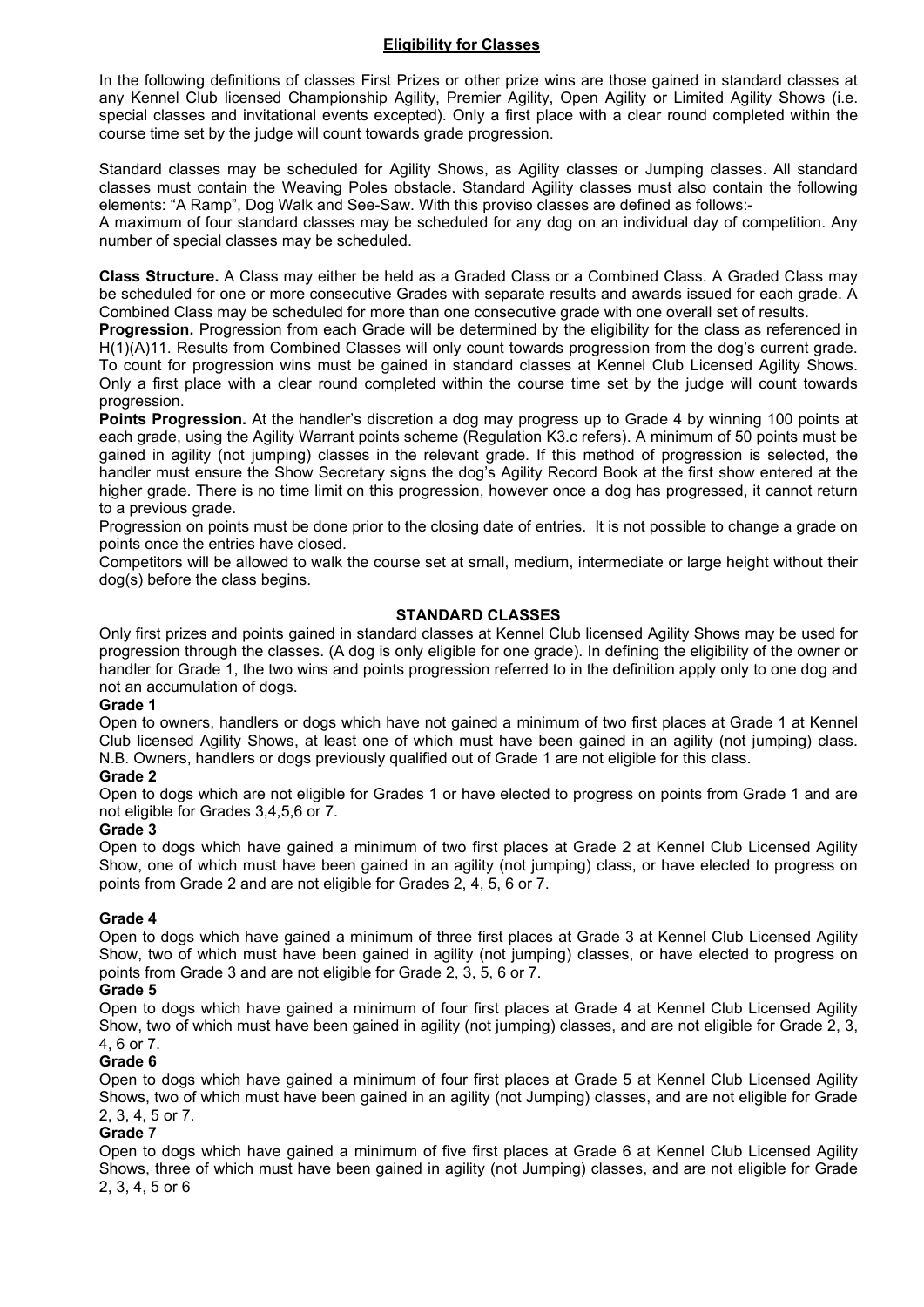## **SPECIAL CLASSES**

Societies may schedule classes other than those defined above as "Special classes". The eligibility for "Special" classes must be defined by the Society and included in the schedule. The word "Special" must be included in the title of the class. Where special classes are classified for older and/or inexperienced dogs, the height of the hurdles, the A-ramp, and the dog walk, and the length of the long jump, may be reduced below the dimensions specified in these regulations, in which case such dimensions must be included in the class definition in the show schedule.

Marking for special classes may deviate from marking for standard classes, but must be specified in the schedule. Wins, places and clear rounds in special classes will not count towards agility warrant points or grade progression at Kennel Club shows.

Your dog is vulnerable and at risk during hot weather and the Kennel Club offers the following guidance to help guide you through the do's and don'ts travelling to and whilst at KC licenced events.

1.When travelling to a show please take a moment to consider whether the route to the show is on a busy holiday route, and leave earlier to avoid increased time in traffic jam.

2.If your vehicle is not air-conditioned seriously consider whether travelling to the show is a good idea at all.

3.The vehicle should be as fully ventilated as possible, and plenty stops should be taken, with lots of water available to drink.

4. Ensure your dog is not sitting in full sunlight. There should be plenty of free-flowing air around the dog.

5. at the show, your dog is vulnerable and at risk if left in a vehicle in high temperatures.

6. Keep the dog in the shade – take you own shade and always have plenty of water available to drink so your dog stays well hydrated.

7. avoid your dog taking part in unnecessary exertion or from standing in exposed sunlight for extended lengths of time.

Remember, if you feel hot your dog is very likely to feel much hotter and dehyrdrated, and this could lead to dire results. Please look after your dog's welfare.

Warning: if your dog is found to be at risk, forcible entry to your vehicle may be necessary without liability for any damage caused.

Anyone whose dog is entered at a Kennel Club license event should take all reasonable steps to ensure the needs of their dog(s) are met, and should not put a dog's health and welfare at risk by any action, default, omission or otherwise. Breach of Kennel Club Regulations in this respect may be referred to the General Committee for disciplinary action under Kennel Club Rules and Regulations.

Right to refuse entries: Exhibitors/Competitors are reminded that show societies have the right under Kennel Club Regulations to refuse any entry.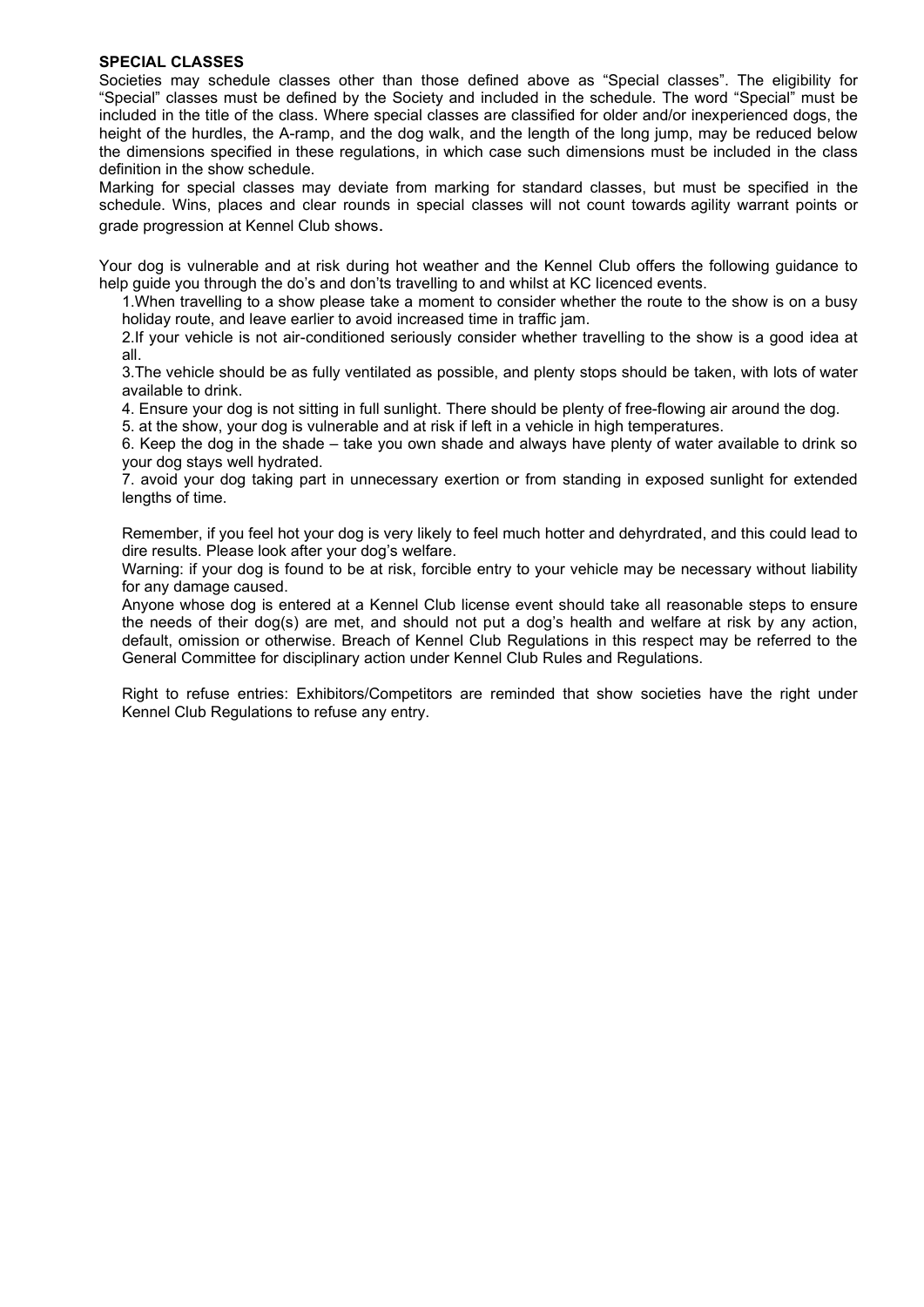#### **RULES AND REGULATIONS**

- 1. Dogs entered at Kennel Club licensed Agility Shows must be registered at the Kennel Club in accordance with Kennel Club Regulations for Classification and Registration B, or else registration or transfer of registration must have been applied for. The registration number/ authority to compete (ATC) number will be required for each entry.
- 2. All dogs registered and resident outside the UK must be issued with a Kennel Club Authority to Compete (ATC) number before entry to the show/event can be made. All overseas entries without a Kennel Club Registration number or an Authority to Compete number will be returned to the exhibitor/competitor. 3. Entry fees: non club members £4:00 for individual classes Valley Farm Club members £3:00 for individual classes. Not for Competition is free. Non club
- members Camping is £28, Valley Farm Club member camping is £18 5. Postal entries will be accepted on the attached entry form; Internet entries will be accepted via: <u>www.agilityshows.online</u>
- 6. The Committee reserves to itself the right to refuse entries.
- 7. Only dogs of 18 calendar months of age and over on the day of competition are eligible for competition at Kennel Club licensed Agility Shows.
- 8. A dog must not compete in the same class more than once, including special classes.
- 9. No classes will be capped.<br>10. Not For Competition entrie
- Not For Competition entries will be accepted for dogs aged four calendar months and over. Dogs must be Kennel Club registered with their details recorded on the entry form.
- 11. No bitch in season is allowed to compete.<br>12. The mating of bitches within the precincts
- The mating of bitches within the precincts of the competitions is forbidden.
- 13. No person shall carry out punitive correction or harsh handling of a dog at any time within the boundaries of the Show.
- 14. Dogs must not wear any type of slip, half-slip collar or lead when under test. A flat, close fitting, leather or webbing collar is permitted, providing the only attachment is a plain identification panel as an integral part of the collar i.e. not attached by a ring.
- 15. Should a judge be unable to fulfil the appointment to judge the Committee reserves the right to appoint another Judge.
- No competitor shall impugn the decision of the judge or judges.
- 17. Sponsorship: please see details within schedule.
- 18. Kennel Club standard marking regulations apply for all standard classes.
- 19. Anysize classes: will have hurdle heights of 400mm, 300mm & 200mm. The handler may choose which height is best for their dog, regardless of their dog's size.
- 20. The height limit for dogs.
	- a. Large Dog classes For dogs measuring over 500mm at the withers.
	- b. Intermediate Dog Classes For dogs Measuring over 430mm and measuring 500mm or under at the withers<br>c. Medium Dog classes For dogs measuring over 350mm and measuring 430mm or under at the withers.
	- Medium Dog classes For dogs measuring over 350mm and measuring 430mm or under at the withers.
	- Small Dog classes For dogs measuring 350mm or under at the withers
- 21. Judges at an Agility Show may not enter for competition a dog which is recorded in their ownership or part ownership; or handle a dog at the Show at which they are judging. Dogs may be disqualified if proved to have been handled in the class by the scheduled judge's spouse or immediate family, or resident at the same address as the scheduled judge.
- 22. Removal of dogs from Competition:
	- Following discussion between the show management and/or a veterinary surgeon, a dog shall be prevented from competing and/or removed from the Show if it is:
		- a. A bitch which is in season.
		- b. Suffering from any infectious diseases or contagious disease.
		- c. Interfering with the safety or chance of winning of an opponent.
		- d. Of such temperament or is so much out of control as to be a danger to the safety of any person or other animal.
		- e. Likely to cause suffering to the dog if it continues competing.
	- The circumstances of such a removal shall be recorded in the competition/show Incident Book and submitted to the Kennel Club.

23. Dog Agility is a competitive and physically strenuous activity. It is the responsibility of the owner/handler to ensure their dog is 'fit for function' and that they themselves are fit to take part. By signing the entry form you confirm that to the best of your knowledge your dog is fit and able to take part in Agility classes on the day of the show.

- 24. In estimating the number of awards won, all wins up to and including 25 days before the start of the competition, i.e. <u>(23rd August 2022),</u> shall be counted when entering for any class. For these purposes a competition shall be defined as all classes covered within the same schedule. In the event that a dog becomes eligible for the next grade at a particular show, after the entry for that show has been sent, it is the competitor's responsibility to notify the show secretary (or Agility Aid) at least 14 days before the date of the show (3rd September 2022). The dog will then be moved into the appropriate classes for the next grade. The dog must be moved into the corresponding number of classes as were entered at the lower grade. If there are fewer or no classes available for the next grade, the competitor will be offered a refund of the relevant entry fees.
- 25. Should circumstances so dictate the Society, in consultation with the Judges, may alter arrangements as necessary. Such changes and the circumstances surrounding them will be reported to the Kennel Club.
- 26. In the event that the show is cancelled due to unforeseen circumstances, the society will refund fees, less reasonably incurred expenses. If the show processor has the provisions to do so, competitors will be refunded in the manner in which they had entered the show, but in any event the society will refund fees within 3 months of the show date to all those who had entered and requested a refund within 1 month of the show date.
- 27. Except for mobility aids, nothing shall be carried in the hand or while the dog is under test and food shall not be given to a dog whilst in the ring. Competitors are prohibited from wearing bags or leads whilst under test.
- 28. Should the judge deem a re-run is required, any result and/or faults gained in the previous run must be discounted.
- 29. Separate entry forms must be completed by each owner and must be signed by the owner or his authorised agent in accordance with provisions specified thereon. Entry forms must be accompanied by the appropriate fees.
- 30. Free Passes: N/A
- 31. Competition of Dogs Suffering from Contagious or Infectious Disease No dogs suffering from infectious or contagious disease or having been exposed to such disease during the period of 21 days prior to the Competition may compete. Competitors infringing the Regulation will be liable to be fined and/or dealt with under Kennel Club Rule A11.
- 32. It is the competitor's responsibility to be available for their class and running order. Competitors must run as close to their running order as possible. Failure to do so may be reported to the Kennel Club.
- 33. Animals in Event No animal other than one officially entered shall be brought into the precincts of the event during its continuance, except any dogs registered to assist the disabled, or dogs required for educational or instructional purposes or by permission of the General Committee. However, at the discretion of the show society, a dog brought to the show by a spectator may be admitted into the precincts of the dog show, with the proviso that those in charge of the dog sign a declaration confirming the dog is free from disease and that the dog will be kept under proper control at all times.
- 34. A pay on the day class will be held if time permits.
- 35. A practice ring may be available to dogs entered for competition at the show, if space allows. This ring must be supervised by a responsible adult with agility knowledge.
- 36. Welfare of Dogs An exhibitor (or competitor) whose dog is entered at a Kennel Club licensed event should take all reasonable steps to ensure the needs of their dog(s) are met, and should not knowingly put their dogs' health and welfare at risk by any action, default, omission or otherwise. A breach of this Regulation may be referred to the General Committee for disciplinary action under Kennel Club Rules and Regulations. The use of pinch collars, electronic shock collars, or prong collars, is not permitted at any Agility show licensed by the Kennel Club. This shall apply at the venue and within the precincts of the show.
- 37. All dogs are entered at this show at their owners risk and whilst every care will be taken, the management of the show will not accept responsibility for loss, damage or injury, however caused to dogs, persons or property whilst at the show.
- 38. All dogs must be kept under close control at all times, and must be kept on a lead at all times unless under test or being exercised within the designated Exercise Area. No more than 3 dogs per handler/assistant shall be permitted off lead in the Exercise Area at any one time.
- 39. Any owner, competitor, handler or other person in charge of a dog is required to remove, as soon as possible any fouling caused by their dog(s) at the event and within the environs of the event.
- 40. Valley Farm Agility Club committee does not accept any responsibility for losses, damage, injuries or errors arising from any cause whatsoever, or for exhibitors missing their classes.
- 41. No exercising of dogs allowed in the other fields surrounding the venue. Competitors failing to adhere to this rule will be asked to leave the show.
- 42. Camping units- all to have their own fire-fighting equipment (ie water bucket or fire extinguisher).
- 43. Camping plots are non-transferable unless arranged with prior authorisation from the show secretary.
- 44. Whilst on the venue there will be a speed restriction of **5 MPH**, if you are caught speeding you may be asked to leave the venue.

45. If you enter the show by paper entry form and choose to download your ring cards you are agreeing for the information on them to be publicly viewable online.<br>46 The show organisers or their authorised agents may make r The show organisers or their authorised agents may make results from this show publicly available and share results with third parties for the same purpose.

47. The show organisers have requested Judges to refrain from the use of whistles.

Note: Children under the age of 11 are the responsibility of a parent or guardian and must be supervised at all times including when competing.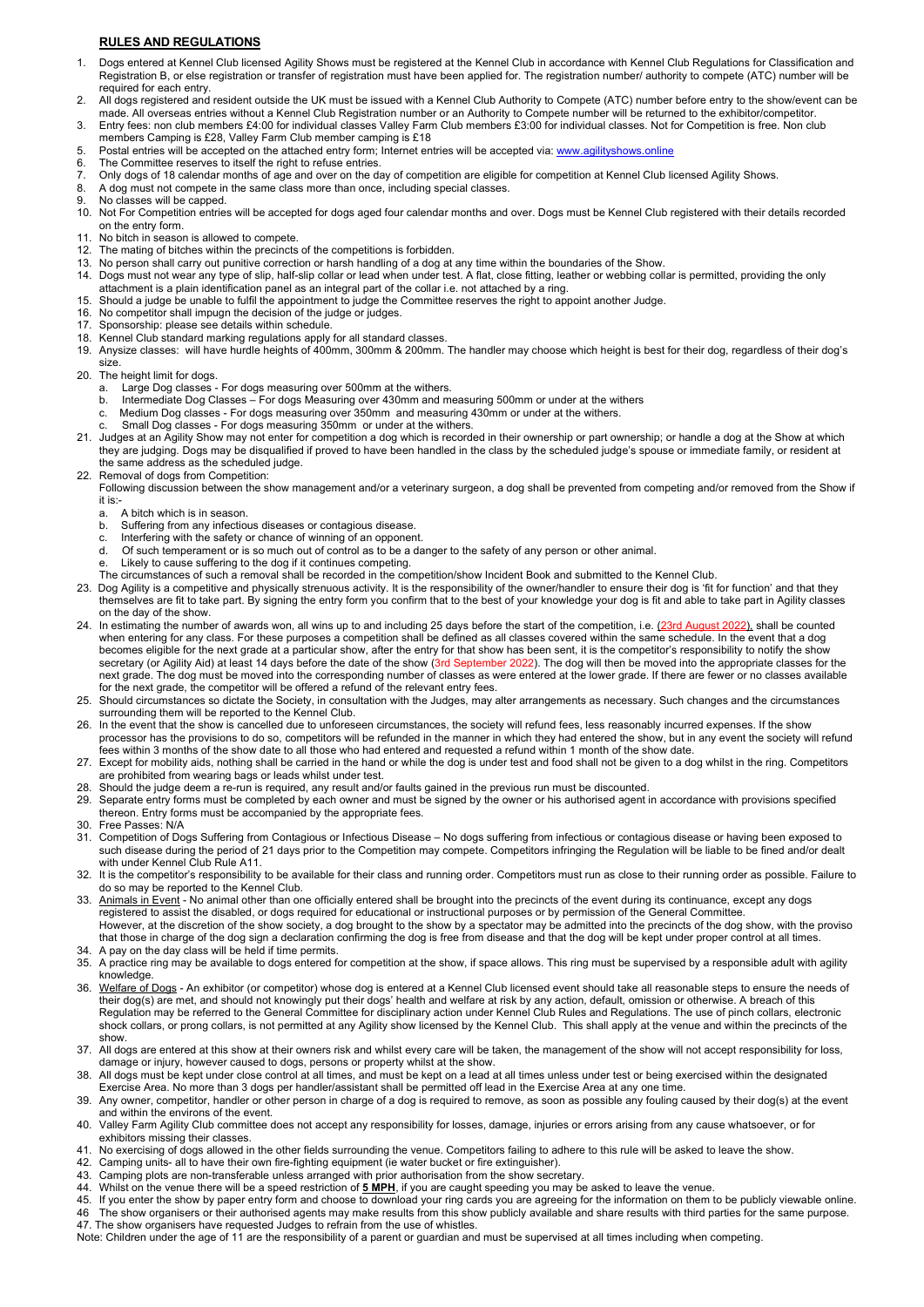|  |  |  |  | THE VALLEY FARM AGILITY Open 2 day Open Agility show                                                                                                                                  |  |
|--|--|--|--|---------------------------------------------------------------------------------------------------------------------------------------------------------------------------------------|--|
|  |  |  |  | Saturday 17th and Sunday 18 <sup>th</sup> September 2022                                                                                                                              |  |
|  |  |  |  | $\sim$ 1114 $\blacksquare$ 1 1 $\blacksquare$ 1 $\blacksquare$ 1 $\blacksquare$ 1 $\blacksquare$ 1 $\blacksquare$ 1 $\blacksquare$ 1 $\blacksquare$ 1 $\blacksquare$ 1 $\blacksquare$ |  |

| This form must be used by one person only (or partnership). Writing MUST BE IN INK OR INDELIBLE PENCIL. Use one line only for each dog. The name of the dog and all the details are recorded with the Kennel<br>Club must be given on this entry form. If an error is made the dog may be disqualified by the committee of the Kennel club. All dogs must be REGISTERED at the kennel club in the name of the owner. If the<br>registration or transfer of ownership has not been confirmed it must be applied for before the closing date of entries. In case of dispute proof of postage of such applications may be required by the Kennel Club. Dogs<br>under 18 months of age on the day of competition cannot be entered for competition. On no account will entries be accepted without fees. If a dog is in the process of Registration or transfer at the time entry is made, add<br>the letters NAF or TAF as appropriate after its name. Please put classes in numerical order and USE BLOCK CAPITALS throughout when completing this entry form. Not for competition entries will be accepted for<br>dogs aged four calendar months and over. Any bank charges incurred through incorrectly completed or dishonoured cheques will be passed on to the owner concerned. The Kennel Club Authority to Complete (ATC<br>number) for dogs resident outside of the UK must be stated or the entry will be returned. PLEASE CHECK ALL DETAILS BEFORE POSTING.<br>DOGS IN VEHICLES ON HOT DAYS<br>Your dog is vulnerable and AT RISK if left in a vehicle in high Temperatures and even on days considered as slightly warm. Please take care of your dog. If your dog is found to be at risk, forcible entry to your vehicle<br>may be necessary without liability for any damage caused. | Stratford Hills Farm, Ipswich Road, Stratford St Mary, Colchester CO7 6PA        |  |                                                                                                                              |                                             |      |       |                                               |                                                     |         |
|-------------------------------------------------------------------------------------------------------------------------------------------------------------------------------------------------------------------------------------------------------------------------------------------------------------------------------------------------------------------------------------------------------------------------------------------------------------------------------------------------------------------------------------------------------------------------------------------------------------------------------------------------------------------------------------------------------------------------------------------------------------------------------------------------------------------------------------------------------------------------------------------------------------------------------------------------------------------------------------------------------------------------------------------------------------------------------------------------------------------------------------------------------------------------------------------------------------------------------------------------------------------------------------------------------------------------------------------------------------------------------------------------------------------------------------------------------------------------------------------------------------------------------------------------------------------------------------------------------------------------------------------------------------------------------------------------------------------------------------------------------------------------------------------------|----------------------------------------------------------------------------------|--|------------------------------------------------------------------------------------------------------------------------------|---------------------------------------------|------|-------|-----------------------------------------------|-----------------------------------------------------|---------|
|                                                                                                                                                                                                                                                                                                                                                                                                                                                                                                                                                                                                                                                                                                                                                                                                                                                                                                                                                                                                                                                                                                                                                                                                                                                                                                                                                                                                                                                                                                                                                                                                                                                                                                                                                                                                 | HANDLER (please also complete section below if handler is different to owner(s)) |  |                                                                                                                              |                                             |      |       |                                               |                                                     |         |
|                                                                                                                                                                                                                                                                                                                                                                                                                                                                                                                                                                                                                                                                                                                                                                                                                                                                                                                                                                                                                                                                                                                                                                                                                                                                                                                                                                                                                                                                                                                                                                                                                                                                                                                                                                                                 |                                                                                  |  |                                                                                                                              |                                             |      |       |                                               | *Owners Name (if different to handler / competitor. |         |
|                                                                                                                                                                                                                                                                                                                                                                                                                                                                                                                                                                                                                                                                                                                                                                                                                                                                                                                                                                                                                                                                                                                                                                                                                                                                                                                                                                                                                                                                                                                                                                                                                                                                                                                                                                                                 |                                                                                  |  |                                                                                                                              |                                             |      |       |                                               |                                                     |         |
|                                                                                                                                                                                                                                                                                                                                                                                                                                                                                                                                                                                                                                                                                                                                                                                                                                                                                                                                                                                                                                                                                                                                                                                                                                                                                                                                                                                                                                                                                                                                                                                                                                                                                                                                                                                                 |                                                                                  |  |                                                                                                                              |                                             |      |       |                                               |                                                     |         |
| Post Code                                                                                                                                                                                                                                                                                                                                                                                                                                                                                                                                                                                                                                                                                                                                                                                                                                                                                                                                                                                                                                                                                                                                                                                                                                                                                                                                                                                                                                                                                                                                                                                                                                                                                                                                                                                       |                                                                                  |  |                                                                                                                              |                                             |      |       |                                               |                                                     |         |
|                                                                                                                                                                                                                                                                                                                                                                                                                                                                                                                                                                                                                                                                                                                                                                                                                                                                                                                                                                                                                                                                                                                                                                                                                                                                                                                                                                                                                                                                                                                                                                                                                                                                                                                                                                                                 |                                                                                  |  |                                                                                                                              |                                             |      |       |                                               |                                                     |         |
|                                                                                                                                                                                                                                                                                                                                                                                                                                                                                                                                                                                                                                                                                                                                                                                                                                                                                                                                                                                                                                                                                                                                                                                                                                                                                                                                                                                                                                                                                                                                                                                                                                                                                                                                                                                                 |                                                                                  |  |                                                                                                                              |                                             |      |       | NB ring cards will be returned to the Handler |                                                     |         |
| I confirm that my Small/Medium/Intermediate dog(s) will<br>be measured prior to competing tick or sign here                                                                                                                                                                                                                                                                                                                                                                                                                                                                                                                                                                                                                                                                                                                                                                                                                                                                                                                                                                                                                                                                                                                                                                                                                                                                                                                                                                                                                                                                                                                                                                                                                                                                                     |                                                                                  |  |                                                                                                                              |                                             |      |       |                                               |                                                     |         |
| A Dog must be at the time of entry for the competition, be registered as required by Kennel Club Ltd Rules and Regulations in the owner's name (or else registration or<br>transfer of registration applied for)<br>*These details must be given in terms identical with registration of the dog at the Kennel Club                                                                                                                                                                                                                                                                                                                                                                                                                                                                                                                                                                                                                                                                                                                                                                                                                                                                                                                                                                                                                                                                                                                                                                                                                                                                                                                                                                                                                                                                             |                                                                                  |  |                                                                                                                              |                                             |      |       |                                               |                                                     |         |
| *KC Registered Name of Dog                                                                                                                                                                                                                                                                                                                                                                                                                                                                                                                                                                                                                                                                                                                                                                                                                                                                                                                                                                                                                                                                                                                                                                                                                                                                                                                                                                                                                                                                                                                                                                                                                                                                                                                                                                      | *KC Reg No/ Stud<br>Book/ATC No                                                  |  | Breed                                                                                                                        | *Dog/<br>Bitch                              | *DoB | Grade | Size<br>S/M/IL                                | Classes                                             |         |
|                                                                                                                                                                                                                                                                                                                                                                                                                                                                                                                                                                                                                                                                                                                                                                                                                                                                                                                                                                                                                                                                                                                                                                                                                                                                                                                                                                                                                                                                                                                                                                                                                                                                                                                                                                                                 |                                                                                  |  |                                                                                                                              |                                             |      |       |                                               |                                                     |         |
|                                                                                                                                                                                                                                                                                                                                                                                                                                                                                                                                                                                                                                                                                                                                                                                                                                                                                                                                                                                                                                                                                                                                                                                                                                                                                                                                                                                                                                                                                                                                                                                                                                                                                                                                                                                                 |                                                                                  |  |                                                                                                                              |                                             |      |       |                                               |                                                     |         |
|                                                                                                                                                                                                                                                                                                                                                                                                                                                                                                                                                                                                                                                                                                                                                                                                                                                                                                                                                                                                                                                                                                                                                                                                                                                                                                                                                                                                                                                                                                                                                                                                                                                                                                                                                                                                 |                                                                                  |  |                                                                                                                              |                                             |      |       |                                               |                                                     |         |
|                                                                                                                                                                                                                                                                                                                                                                                                                                                                                                                                                                                                                                                                                                                                                                                                                                                                                                                                                                                                                                                                                                                                                                                                                                                                                                                                                                                                                                                                                                                                                                                                                                                                                                                                                                                                 |                                                                                  |  |                                                                                                                              |                                             |      |       |                                               |                                                     |         |
| If doing ANYSIZE please indicate height you wish to<br>compete at 200mm,                                                                                                                                                                                                                                                                                                                                                                                                                                                                                                                                                                                                                                                                                                                                                                                                                                                                                                                                                                                                                                                                                                                                                                                                                                                                                                                                                                                                                                                                                                                                                                                                                                                                                                                        | 300mm,<br>$400$ mm                                                               |  |                                                                                                                              |                                             |      |       |                                               |                                                     |         |
|                                                                                                                                                                                                                                                                                                                                                                                                                                                                                                                                                                                                                                                                                                                                                                                                                                                                                                                                                                                                                                                                                                                                                                                                                                                                                                                                                                                                                                                                                                                                                                                                                                                                                                                                                                                                 |                                                                                  |  | On no account will entries be accepted without fees                                                                          |                                             |      |       |                                               |                                                     |         |
| Entries Closes: 12th August 2022 (first class postmark)<br>Cheques made payable to: Valley Farm Agility                                                                                                                                                                                                                                                                                                                                                                                                                                                                                                                                                                                                                                                                                                                                                                                                                                                                                                                                                                                                                                                                                                                                                                                                                                                                                                                                                                                                                                                                                                                                                                                                                                                                                         |                                                                                  |  | Non VF members Classes @£4.00 per class £                                                                                    |                                             |      |       |                                               |                                                     |         |
| Paper entries, Fees and Payment including queries to:<br>Valley Farm Agility                                                                                                                                                                                                                                                                                                                                                                                                                                                                                                                                                                                                                                                                                                                                                                                                                                                                                                                                                                                                                                                                                                                                                                                                                                                                                                                                                                                                                                                                                                                                                                                                                                                                                                                    |                                                                                  |  |                                                                                                                              |                                             |      |       |                                               | VF club members Classes @£3.00 per class £          |         |
| c/o Agility Aid<br>30 Groveside, Henlow, Beds SG16 6AP                                                                                                                                                                                                                                                                                                                                                                                                                                                                                                                                                                                                                                                                                                                                                                                                                                                                                                                                                                                                                                                                                                                                                                                                                                                                                                                                                                                                                                                                                                                                                                                                                                                                                                                                          |                                                                                  |  |                                                                                                                              |                                             |      |       |                                               | Non VF members Camping Unit @£28 each £             |         |
| Use this form or photocopies, incorrect forms may be returned                                                                                                                                                                                                                                                                                                                                                                                                                                                                                                                                                                                                                                                                                                                                                                                                                                                                                                                                                                                                                                                                                                                                                                                                                                                                                                                                                                                                                                                                                                                                                                                                                                                                                                                                   |                                                                                  |  |                                                                                                                              |                                             |      |       |                                               | VF club members Camping Unit @£18 each £            |         |
|                                                                                                                                                                                                                                                                                                                                                                                                                                                                                                                                                                                                                                                                                                                                                                                                                                                                                                                                                                                                                                                                                                                                                                                                                                                                                                                                                                                                                                                                                                                                                                                                                                                                                                                                                                                                 |                                                                                  |  |                                                                                                                              |                                             |      |       |                                               | Postage @ £2.00 £                                   |         |
| Declaration I/We agree to submit to and be bound by Kennel Club Ltd<br>Rules & Regulations in their present form or as they may be amended                                                                                                                                                                                                                                                                                                                                                                                                                                                                                                                                                                                                                                                                                                                                                                                                                                                                                                                                                                                                                                                                                                                                                                                                                                                                                                                                                                                                                                                                                                                                                                                                                                                      |                                                                                  |  |                                                                                                                              |                                             |      |       |                                               |                                                     | Total £ |
| from time to time in relation to all canine matters with which the Kennel<br>Club is concerned and that this entry is made upon the basis that all<br>current single or joint registered owners of this dog(s) have                                                                                                                                                                                                                                                                                                                                                                                                                                                                                                                                                                                                                                                                                                                                                                                                                                                                                                                                                                                                                                                                                                                                                                                                                                                                                                                                                                                                                                                                                                                                                                             |                                                                                  |  |                                                                                                                              |                                             |      |       | If you wish to camp with a group/friends      |                                                     |         |
| authorised/consented to this entry. I/Will also undertake to abide by the<br>Regulations of this show and not to bring to the Show any dog which has                                                                                                                                                                                                                                                                                                                                                                                                                                                                                                                                                                                                                                                                                                                                                                                                                                                                                                                                                                                                                                                                                                                                                                                                                                                                                                                                                                                                                                                                                                                                                                                                                                            |                                                                                  |  |                                                                                                                              |                                             |      |       |                                               |                                                     |         |
| contracted or been knowingly exposed to any infectious or contagious<br>disease during the 21 days prior to the Show, or which is suffering from                                                                                                                                                                                                                                                                                                                                                                                                                                                                                                                                                                                                                                                                                                                                                                                                                                                                                                                                                                                                                                                                                                                                                                                                                                                                                                                                                                                                                                                                                                                                                                                                                                                |                                                                                  |  |                                                                                                                              |                                             |      |       |                                               |                                                     |         |
| a visible condition which adversely affects it health or welfare.<br>I/We further declare that I/We believe to the best of my/our knowledge<br>that my/our dogs are not liable to disqualification under Kennel Club                                                                                                                                                                                                                                                                                                                                                                                                                                                                                                                                                                                                                                                                                                                                                                                                                                                                                                                                                                                                                                                                                                                                                                                                                                                                                                                                                                                                                                                                                                                                                                            |                                                                                  |  | Please tick if you would like to download<br>your ring cards etc. from Agility Aid / ASO<br>see rule 45 (do not pay postage) |                                             |      |       |                                               |                                                     |         |
| Agility Show Regulations.                                                                                                                                                                                                                                                                                                                                                                                                                                                                                                                                                                                                                                                                                                                                                                                                                                                                                                                                                                                                                                                                                                                                                                                                                                                                                                                                                                                                                                                                                                                                                                                                                                                                                                                                                                       |                                                                                  |  |                                                                                                                              | Signature of Owner(s) (or authorised agent) |      |       |                                               |                                                     |         |
|                                                                                                                                                                                                                                                                                                                                                                                                                                                                                                                                                                                                                                                                                                                                                                                                                                                                                                                                                                                                                                                                                                                                                                                                                                                                                                                                                                                                                                                                                                                                                                                                                                                                                                                                                                                                 |                                                                                  |  |                                                                                                                              |                                             |      |       |                                               |                                                     |         |
|                                                                                                                                                                                                                                                                                                                                                                                                                                                                                                                                                                                                                                                                                                                                                                                                                                                                                                                                                                                                                                                                                                                                                                                                                                                                                                                                                                                                                                                                                                                                                                                                                                                                                                                                                                                                 |                                                                                  |  |                                                                                                                              | Date                                        |      |       |                                               |                                                     |         |